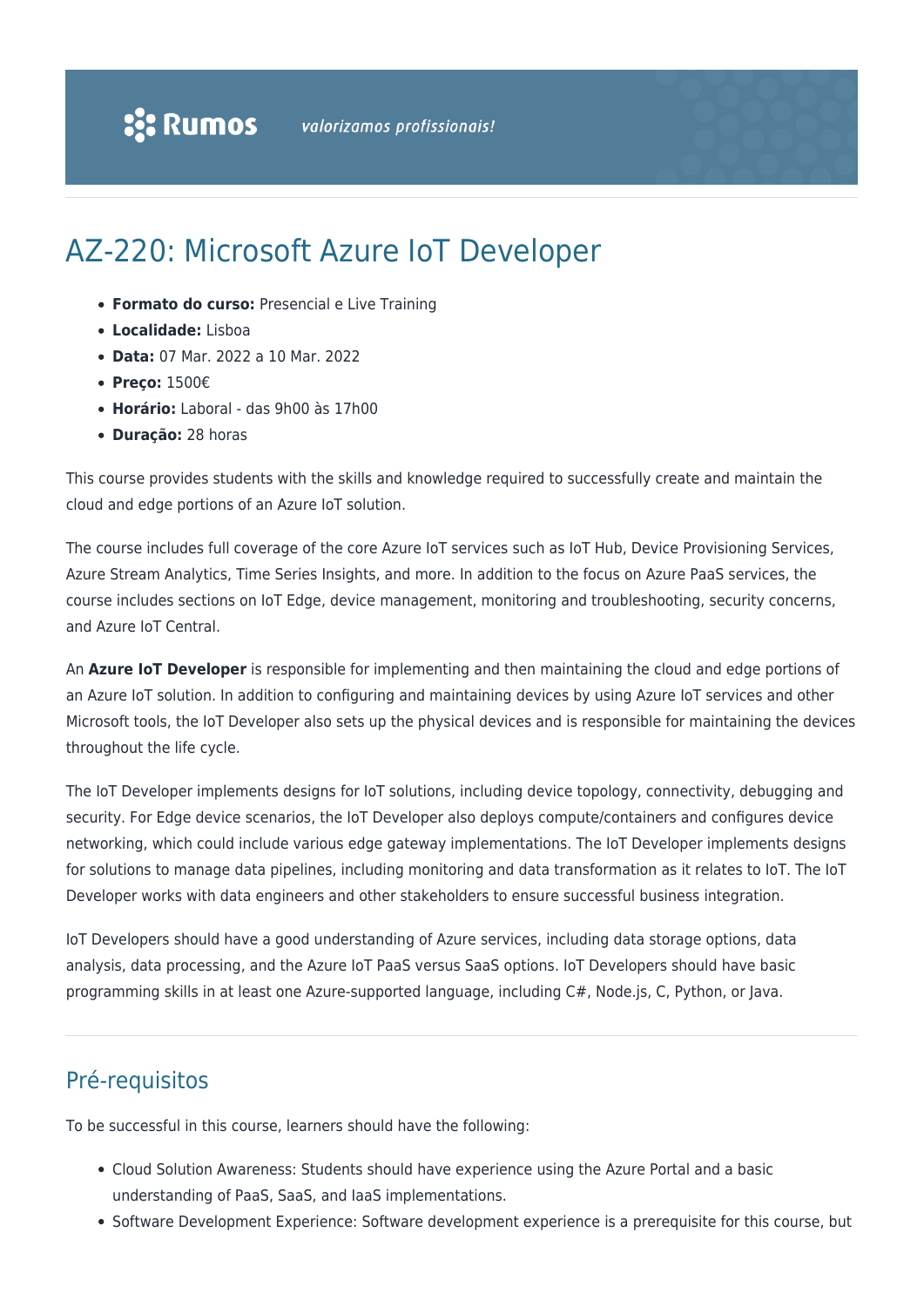no specific software language is required, and the experience does not need to be at a professional level.

- Data Processing Experience: General understanding of data storage and data processing is a recommended but not required.
- Azure Knowledge: consider the following Instructor-led course: [AZ-900: Azure Fundamentals](https://www.rumos.pt/curso/az-900-microsoft-azure-fundamentals-1-dia-presencial-com-live-training/)

## **Objectivos**

You will learn to:

- Create, configure, and manage an Azure IoT hub.
- Provision devices by using IoT Hub and DPS, including provisioning at scale.
- Establish secure 2-way communication between devices and IoT Hub.
- Implement message processing by using IoT Hub routing and Azure Stream Analytics.
- Configure the connection to Time Series Insights and support business integration requirements.
- Implement IoT Edge scenarios using marketplace modules and various edge gateway patterns.
- Implement IoT Edge scenarios that require developing and deploying custom modules and containers.
- Implement device management using device twins and direct methods.
- Implement solution monitoring, logging, and diagnostics testing.
- Recognize and address security concerns and implement Azure Security Center for IoT.
- Build an IoT Solution by using Azure IoT Central and recongize SaaS opportunities for IoT.

### Programa

#### **Introduction to IoT and Azure IoT Services**

In this module, students will begin by examining the business considerations for various IoT implementations and reviewing how the Azure IoT Reference Architecture supports IoT solutions. This module also provides students with an overview of the Azure services commonly used in an IoT solution and provides an introduction to the Azure portal.

#### Lessons

- Business Opportunities for IoT
- Introduction to IoT Solution Architecture
- IoT Hardware and Cloud Services
- Lab Scenarios for this Course

Lab : Getting Started with Azure

Lab : Setting Started with Azure IoT Services

#### **Devices and Device Communication**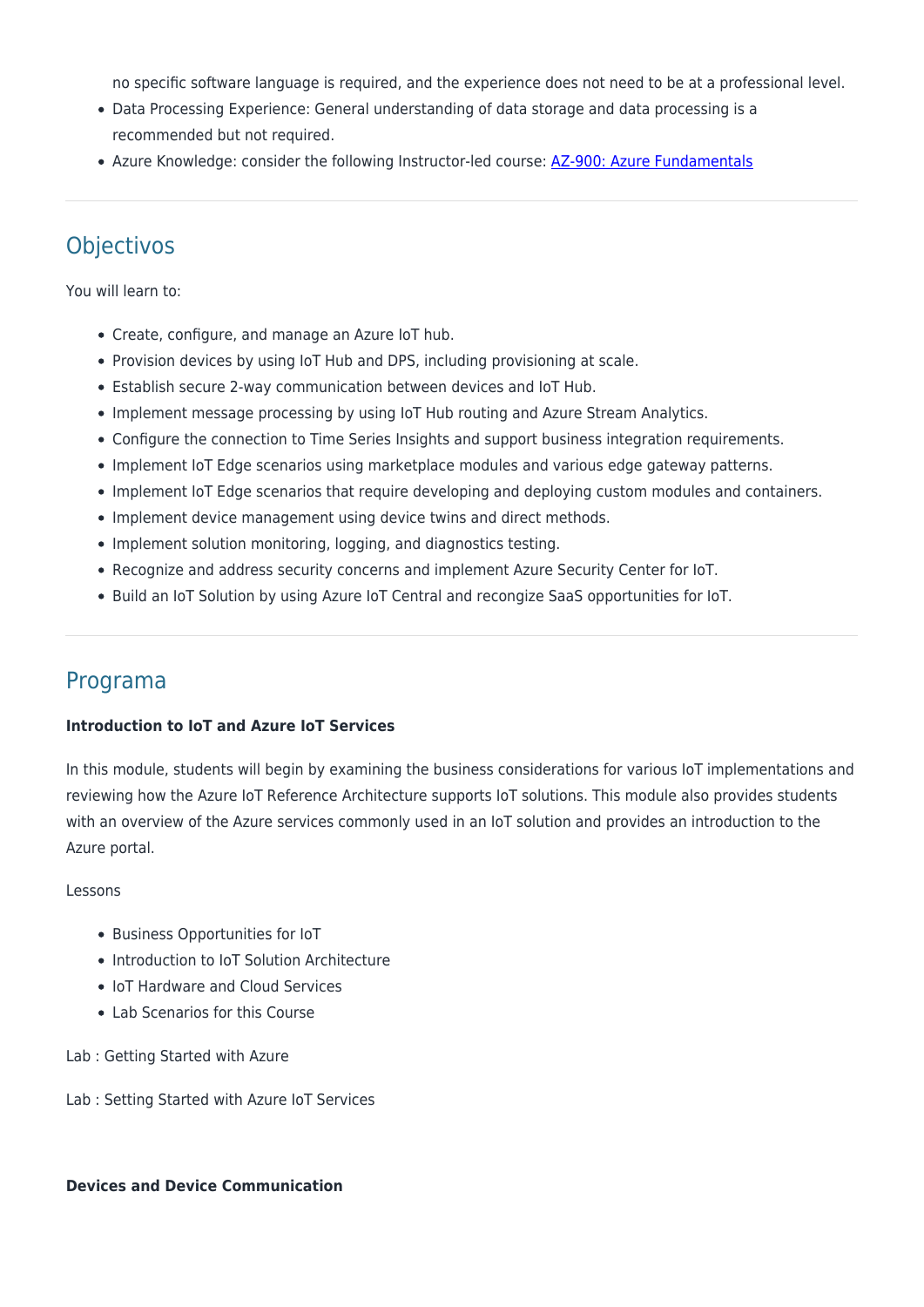In this module, students will take a closer look at the Azure IoT Hub service and will learn how to configure secure two-way communication between IoT hub and devices. Students will also be introduced to IoT Hub features such as Device Twins and IoT Hub Endpoints that will be explored in more depth as the course continues.

#### Lessons

- IoT Hub and Devices
- IoT Developer Tools
- Device Configuration and Communication

Lab : Connect IoT Device to Azure

Lab : Setup the Development Environment

#### **Device Provisioning at Scale**

In this module, students will focus on device provisioning and how to configure and manage the Azure Device Provisioning Service. Students will learn about the enrollment process, auto-provisioning and re-provisioning, disenrollment, and how to implement various attestation mechanisms.

#### Lessons

- Device Provisioning Service Terms and Concepts
- Configure and Manage the Device Provisioning Service
- Device Provisioning Tasks

Lab : Individual Enrollment of Devices in DPS

Lab : Automatic Enrollment of Devices in DPS

#### **Message Processing and Analytics**

In this module, students will examine how IoT Hub and other Azure services can be used to process messages. Students will begin with an investigation of how to configure message and event routing and how to implement routing to built-in and custom endpoints. Students will learn about some of the Azure storage options that are common for IoT solutions. To round out his module, students will implement Azure Stream Analytics and queries for a number of ASA patterns.

#### Lessons

- Messages and Message Processing
- Data Storage Options
- Azure Stream Analytics

Lab : Filtering and Aggregating Message Data

#### Lab : Device Message Routing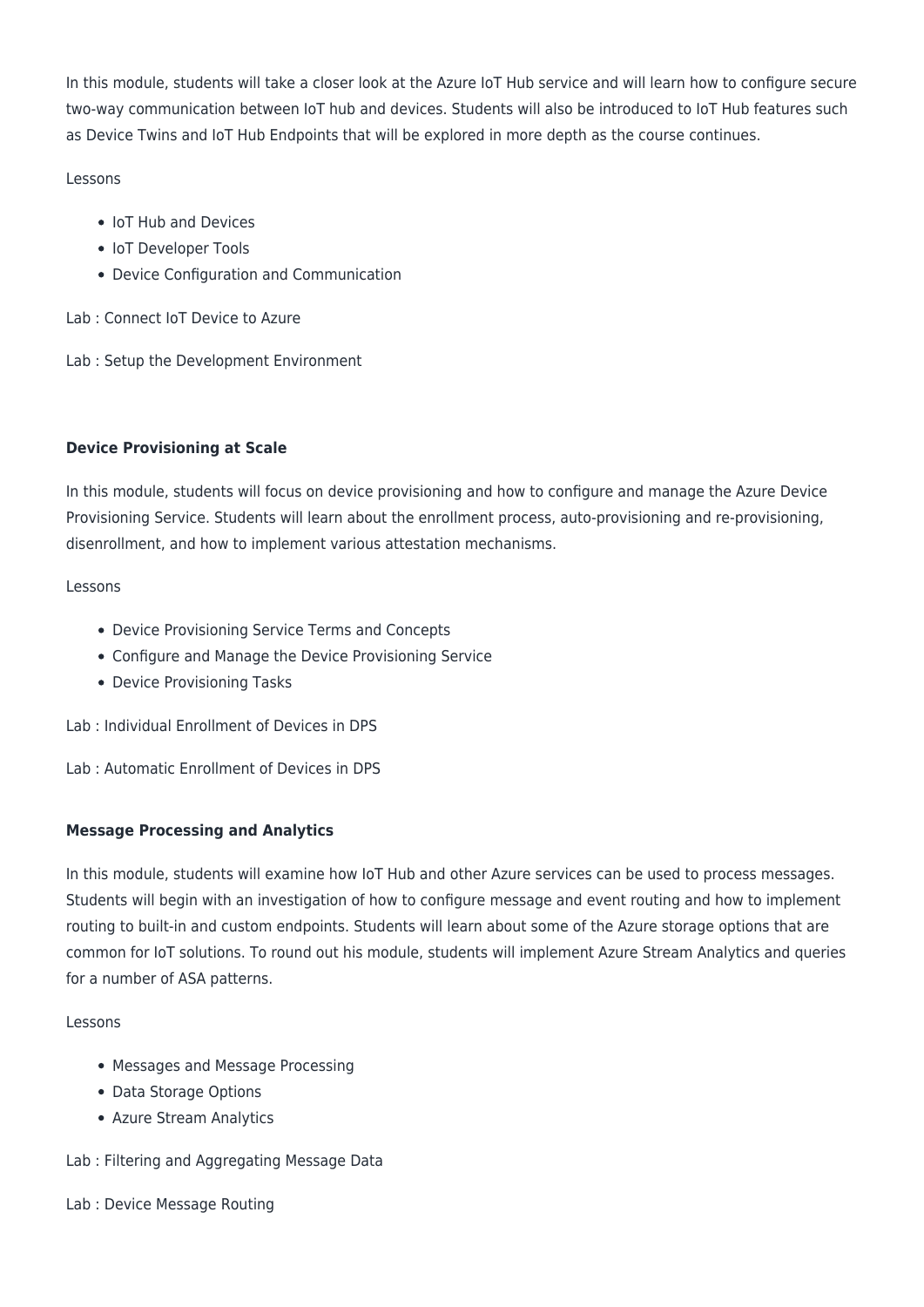#### **Insights and Business Integration**

In this module, students will learn about the Azure services and other Microsoft tools that can be used to generate business insights and enable business integration. Students will implement Azure Logic Apps and Event Grid, and they will configure the connection and data transformations for data visualization tools such as Time Series Insights and Power BI.

#### Lessons

- Business Integration for IoT Solutions
- Data Visualization with Time Series Insights
- Data Visualization with Power BI

Lab : Integrate IoT Hub with Event Grid

Lab : Explore and Analyze Time Stamped Data with Time Series Insights

#### **Azure IoT Edge Deployment Process**

In this module, students will learn how to deploy a module to an Azure IoT Edge device. Students will also learn how to configure and use an IoT Edge device as a gateway device.

#### Lessons

- Introduction to Azure IoT Edge
- Edge Deployment Process
- Edge Gateway Devices

Lab : Set Up an IoT Edge Gateway

Lab : Introduction to IoT Edge

#### **Azure IoT Edge Modules and Containers**

In this module, students will develop and deploy custom edge modules, and will implement support for an offline scenario that relies on local storage. Students will use Visual Studio Code to build custom modules as containers using a supported container engine.

#### Lessons

- Develop Custom Edge Modules
- Offline and Local Storage
- Lab : Develop, Deploy, and Debug a Custom Module on Azure IoT Edge

#### Lab : Run an IoT Edge Device in Restricted Network and Offline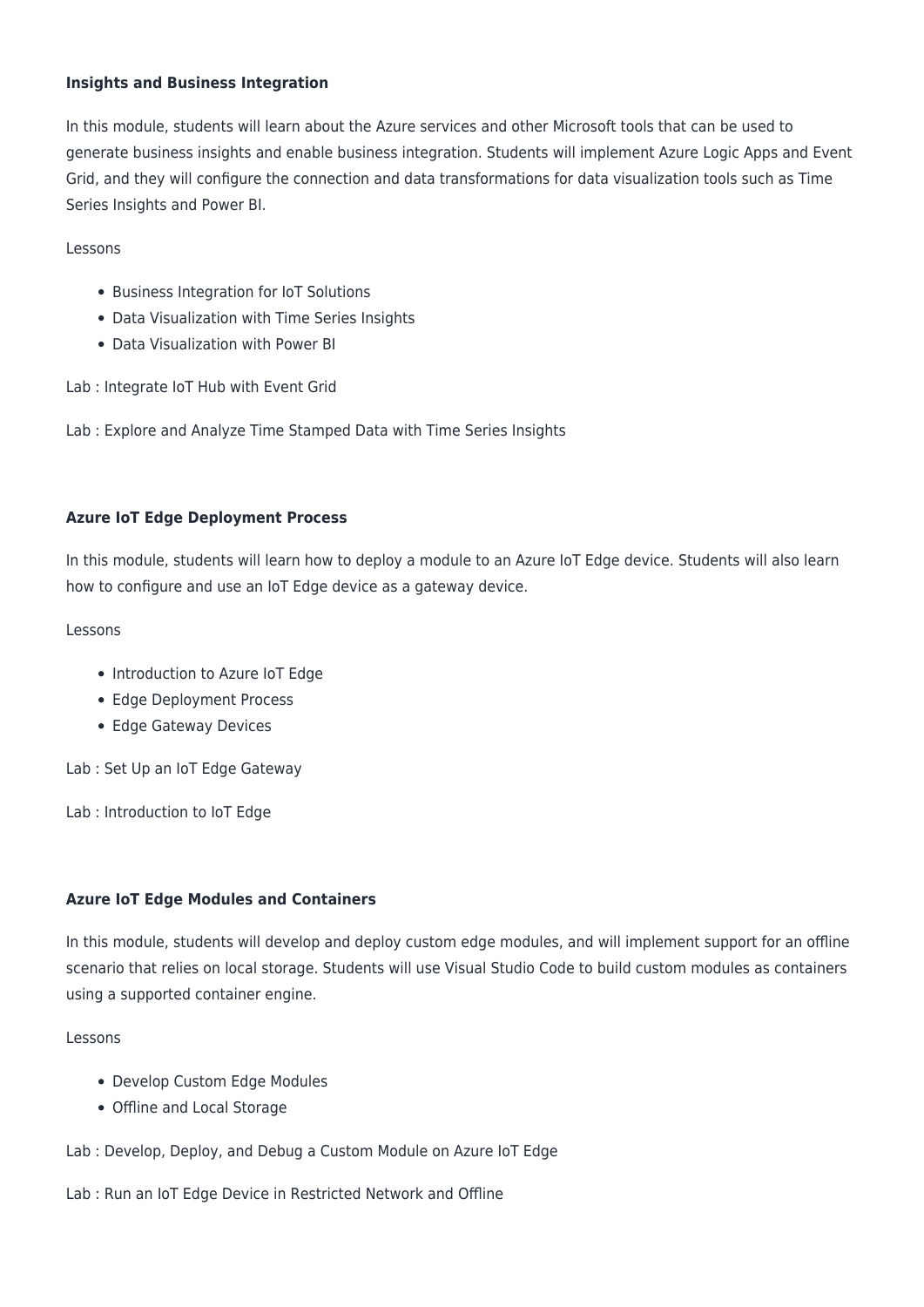#### **Device Management**

In this module, students will learn how to implement device management for their IoT solution. Students will develop device management solutions that use devoice twins and solutions that use direct methods.

#### Lessons

- Introduction to IoT Device Management
- Manage IoT and IoT Edge Devices
- Device Management at Scale

Lab : Automatic Device Management

Lab : Remotely Monitor and Control Devices with Azure IoT Hub

#### **Solution Testing, Diagnostics, and Logging**

In this module, students will configure logging and diagnostic tools that help developers to test their IoT solution. Students will use IoT Hub and Azure Monitor to configure alerts and track conditions such as device connection state that can be used to troubleshoot issues.

#### Lessons

- Monitoring and Logging
- Troubleshooting

Lab : Configure Metrics and Logs in Azure IoT Hub

Lab : Monitor and Debug Connection Failures

#### **Azure Security Center and IoT Security Considerations**

In this module, students will examine the security considerations that apply to an IoT solution. Students will begin by investigating security as it applies to the solution architecture and best practices, and then look at how Azure Security Center for IoT supports device deployment and IoT Hub integration. Students then use Azure Security Center for IoT Agents to enhance the security of their solution.

#### Lessons

- Security Fundamentals for IoT Solutions
- Introduction to Azure Security Center for IoT
- Enhance Protection with Azure Security Center for IoT Agents

Lab : Implementing Azure Security Center for IoT